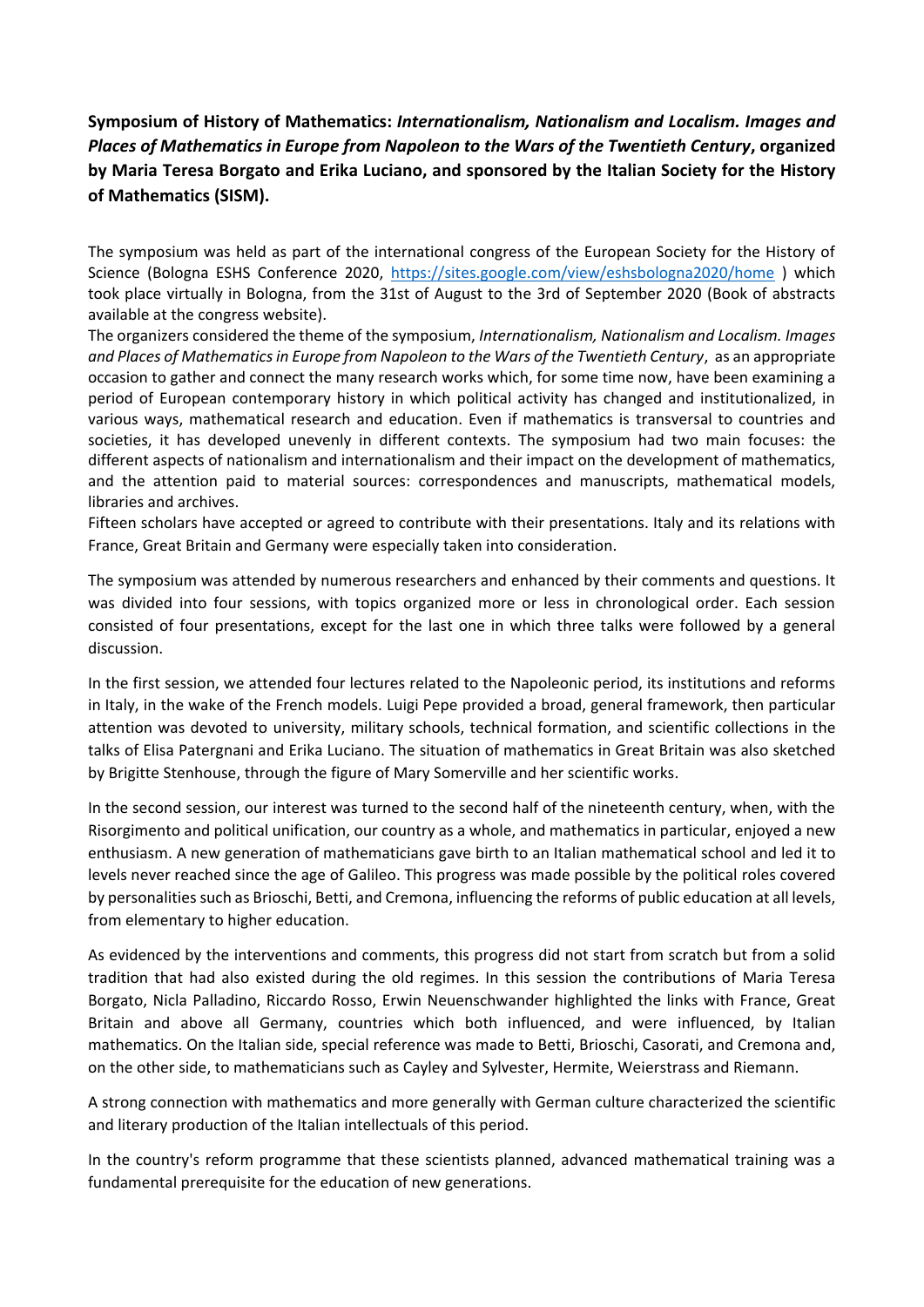Another consideration that can be drawn from the works of our symposium is that the two thrusts of nationalism and internationalism both coexisted and guaranteed the success of the country's renewal.

In the third session, the focus shifted to the new century. The pivotal aspects of our symposium were once more highlighted: the role of concrete models in the theoretical study of mathematics, in Livia Giacardi's talk, as well as the importance of technical and engineering studies in the contribution of Salvatore Coen. But the two speeches by Cinzia Cerroni and Aldo Brigaglia forcefully brought us back to the ideal of internationalization, which found its maximum expression in the Circolo Matematico of Palermo.

Finally, in the last session, with the interventions of Claudio Fontanari, Massimo Galuzzi and Maria Giulia Lugaresi, the reference period was the first half of the twentieth century, up to the second post-war years. It is a controversial period in our history, in which mathematics, and our culture, suffered from the constraints imposed by nationalism and fascism. But there was certainly no lack of figures of highly respected mathematicians, some of whom were presented here starting from their epistolary collections, and the books of their personal libraries: we refer, for example, to Francesco Severi, Ludovico Geymonat, and Fabio Conforto.

The works of this symposium cannot exhaust the debate that this period of our history, even if only for mathematics, raises. The organizers thank all participants, in the awareness of not being able to draw a definitive conclusion, but of having presented many topics for reflection and therefore of having done a good job.

Maria Teresa Borgato, Erika Luciano

14th September 2020

## **Talks**

Luigi Pepe: *The Institutes of the Republics and the Kingdom of Italy: French Model and Italian Experiences*

Brigitte Steinhouse: *The representations of British mathematics in the early nineteenth century*

Elisa Patergnani: *Models and textbooks for technical education in Italy*

Erika Luciano: *The theory of practice': Quintino Sella and the role of scientific collections from Turin's Lezioni di mineralogia to Lincei's presidence (1847-1884)*

Maria Teresa Borgato: *Hermite and Brioschi: Scientific and academic relationships at the end of the nineteenth century*

Nicla Palladino – Maria Rosaria Enea – Giovanni Ferraro: *Determinant theory in the 19th century in Italy*

Riccardo Rosso: *Seminar activities and mathematical research in Germany in the second half of the 19th century*

Erwin Neuenschwander: *Striking Parallels: Nation building and renewal of mathematics in Risorgimento Italy and its effects on Germany*

Livia Giacardi: *Geometric Models in Mathematics Teaching in Italy at the Turn of the Twentieth Century*

Salvatore Coen: *Cesare Razzaboni, his work and the renewal of engineering studies in Bologna*.